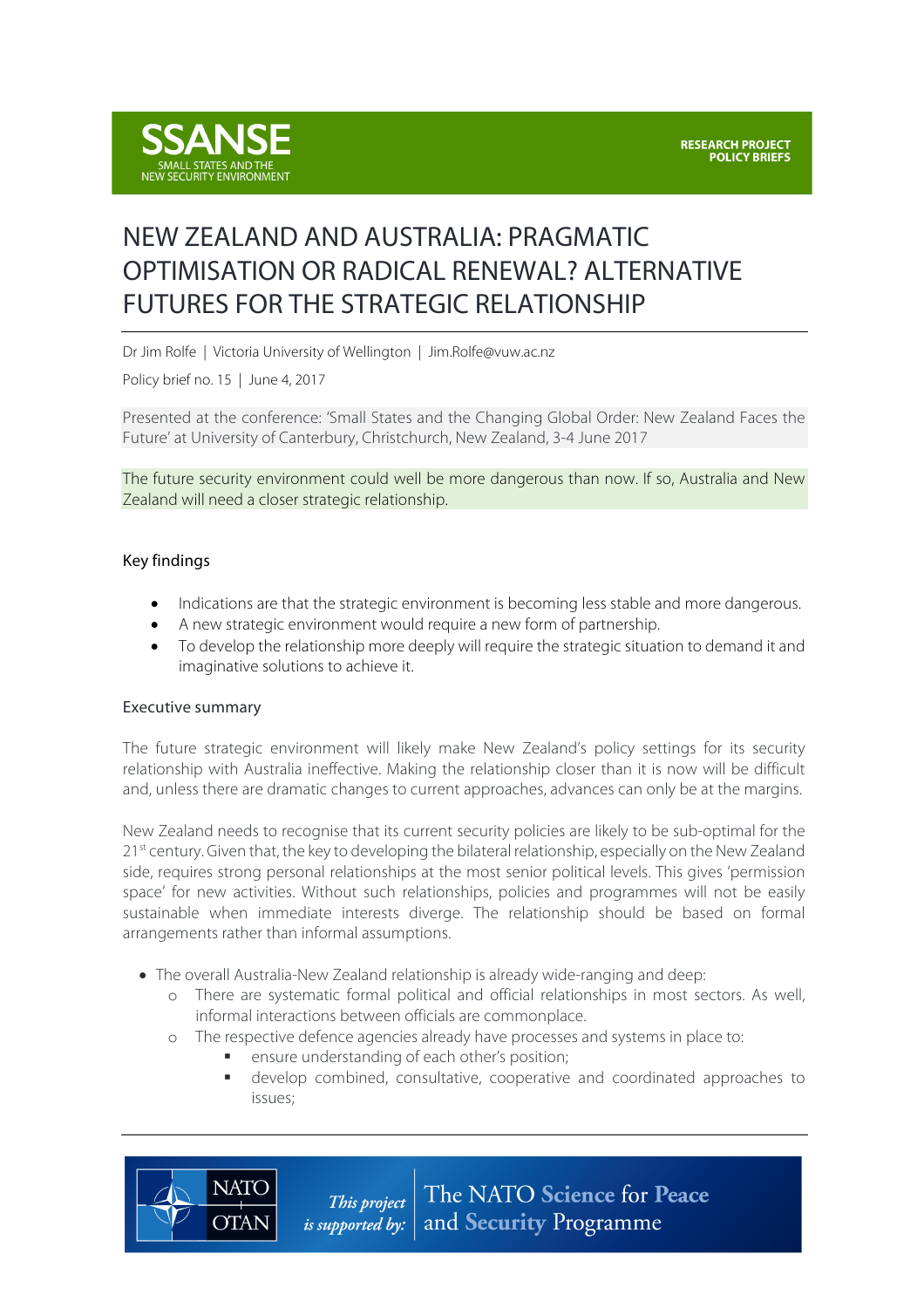- enhance interoperability;
- develop common capabilities;
- § share innovation and lessons learned;
- § and reduce costs.
- o The armed forces share common traditions, have closely aligned doctrines and operating procedures and some commonality in equipment. The countries are able to, and do, combine to form an Australasian military force if circumstances demand. Wide-ranging programmes are attempting to bring the armed forces even closer together.
- o The wider security sector has an annual 'National Security Dialogue'. This reinforces national efforts to respond to international security challenges.
- o There are extremely close economic ties. The countries are major trading and investment partner with each other and are moving towards a 'single economic market'.
- o Movement between and employment within each country is a matter of routine for the citizens of each country. There are few restrictions, although the ones that do exist irritate New Zealand especially.
- o Each country is an automatic first responder when the other suffers a natural disaster.
- Despite the close relationship, the two countries are different. They have different constitutional arrangements and thus different 'politics' on many issues and they have different interests and values in many areas. For example, Australia has historically been much closer to the United States than has New Zealand. On the other hand, New Zealand's focus on the South Pacific, especially Polynesia, is problematic for Australia for political and social reasons, even if useful in foreign policy terms.
- The current form of the relationship has served both countries well enough. They have cooperated when useful and have been able to follow their own national interests when necessary. This is not to say that the relationship has been all that it could have been and it is not to say that it will suit the 21<sup>st</sup> century security environment.
- Both countries in their recent Defence White Papers acknowledged that they do not face any immediate direct military threat, but they also acknowledged that the rules-based international order faces pressure and that terrorism is an enduring threat.<sup>1</sup> As well, it is clear that the relative peace and stability of the Cold War and post-Cold War era is breaking down, certainly on Europe's borders, in Africa and in the Middle East, and the rules-based order is under threat globally. In our region, all states other than Australia, Japan and South Korea are assessed as 'fragile' and under warning or alert of failure and thus of triggering regional instability.<sup>2</sup> A number of regional hotspots could move from tension points to crisis areas and ultimately lead to armed conflict.
- The character of conflict will change. The new security environment will likely involve transnational emerging and asymmetric threats, perhaps of a kind not currently envisaged nor trained for, and in new locations such as within the emerging regional megacities. High-level interstate conflict remains possible, even likely. The new environment will require ever closer international cooperation, and perhaps more than just cooperation.
- If immediate events turn into trends and continue, conflict affecting New Zealand and New Zealand's interests could occur at short notice. Then, defence capacity and defence relationships will matter more than they have in recent decades.

## Why does this matter to NZ?

**NATO** 

**OTAN** 

New Zealand's security is closely tied to Australia's, but Australia has a military capability considerably greater than New Zealand's, even allowing for the disparities in economic strength. Australia, consequently and legitimately, sees itself as the senior partner in security issues, and often expects

> The NATO Science for Peace This project and Security Programme *is supported by:*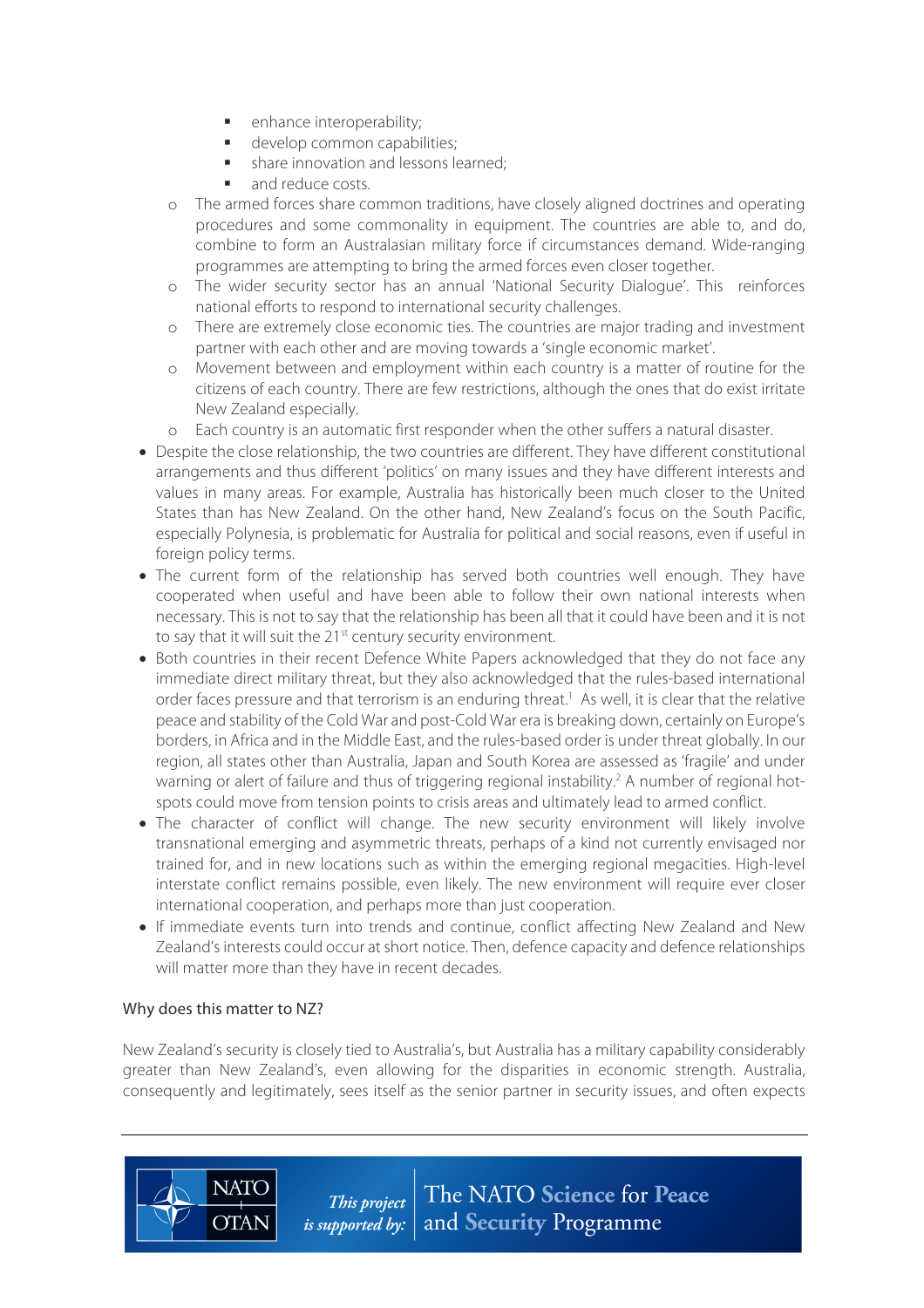New Zealand to play a role commensurate with its abilities, rather than with its desires. New Zealand rarely meets Australian expectations.

There are two approaches to achieving military security. The first is to develop an independent military capability, the second to develop defence partnerships. In practice, most countries combine independent armed forces with military partnerships of some form. The question then is: 'where should the balance for New Zealand be between independent capacity and action and combined responses to the security environment?' A closer relationship with Australia would better position both countries for a worsening strategic environment. At the very least, it would bring economies of scale not achieved under current approaches.

Current security settings require an independent New Zealand military capacity in only minimal circumstances. Even for direct national defence, the requirement is merely for the armed forces to hold the situation until support from international partners can arrive. The obvious supporting partner is Australia, which is not only 'an ally but also  $\ldots$  a close friend and confidante'.<sup>3</sup> New Zealand also requires the armed forces to maintain a level of capability to be able to respond to attack on Australia or to work with Australia in a coordinated response to regional security issues.

If the international security situation were to deteriorate significantly, neither the defence of New Zealand nor support to Australia would be effective, perhaps not even possible, without considerable preparation. That preparation should happen well before it is needed and it should be with Australia's active participation.

## What should NZ do?

Current policy requires New Zealand (and Australia) to do, in effect, more of the same.<sup>4</sup> This is suitable for the current security environment and incremental changes to it; a best case situation. It is not so suitable for a significant worsening in that environment, especially one that directly threatens Australia or New Zealand. Nonetheless, the sum of the countries' capacities could be considerably enhanced with a closer strategic relationship appropriate to either the best of the worst case.

## The Starting Position

- New Zealand needs to be able to operate effectively in the security environments described in its own policy documents. This will be best achieved through a close relationship with Australia.
- There is more that could be done, either for the best case or the worst case analysis.

## The Best Case: Pragmatic Optimisation

**NATO** 

**OTAN** 

- Pragmatic optimisation enhances the current relationship for the contemporary security environment and assumes that there will be little change to that environment. In addition to current approaches:
- Seek formal input to each other's defence assessments and ultimately to defence policy.
- Enhance the concept of the Australia-New Zealand Ready Response Force.
- Harmonise individual training so there are common skills across the full range of armed forces activities.
- Develop a long-term combined collective training programme